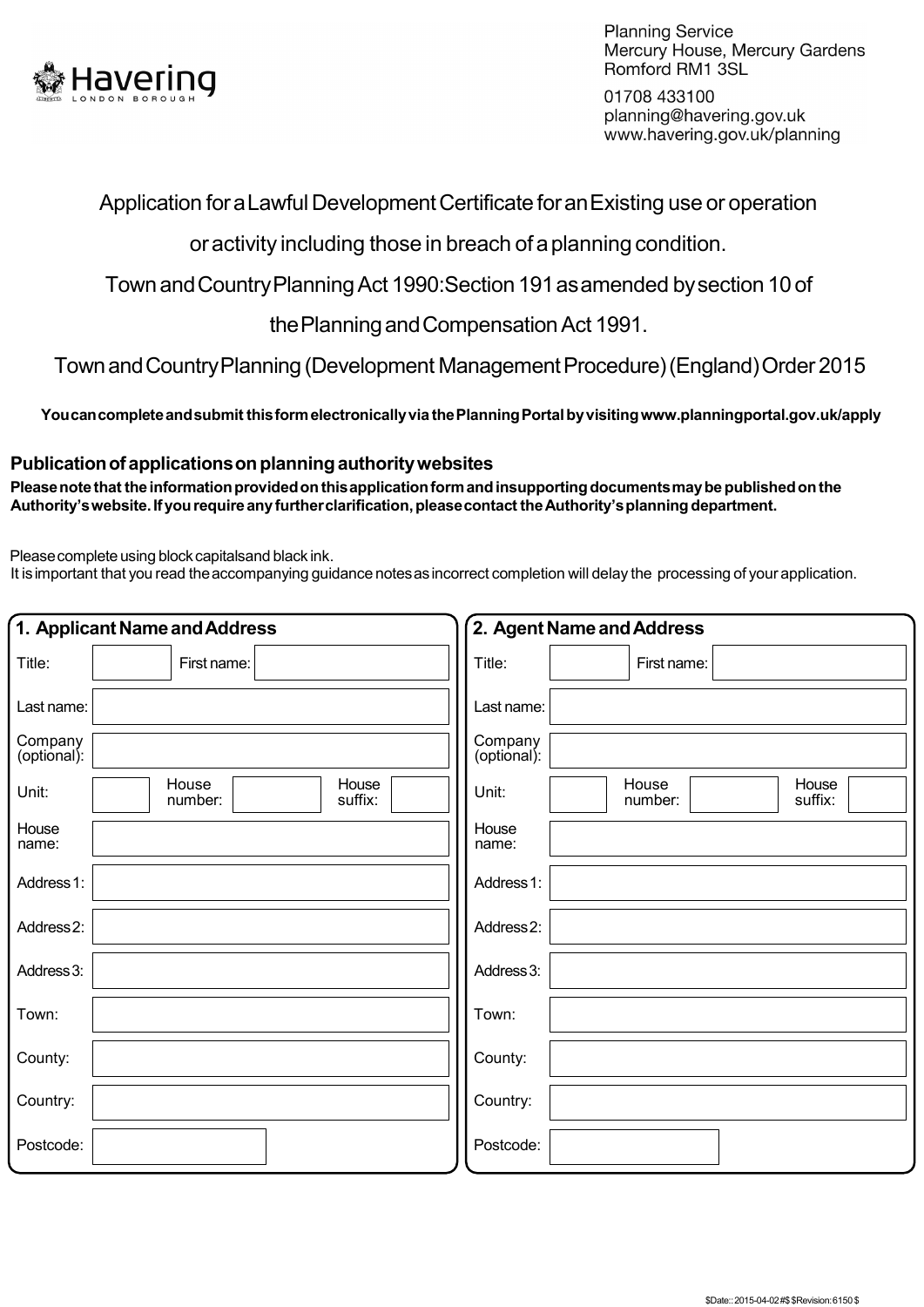|                                                                 | 3. Site Address Details                                                                       |    |                                                |                                                                                                                                         |     |                                                                                                                                       | 4. Pre-application Advice                    |                                                |  |                                         |    |  |  |
|-----------------------------------------------------------------|-----------------------------------------------------------------------------------------------|----|------------------------------------------------|-----------------------------------------------------------------------------------------------------------------------------------------|-----|---------------------------------------------------------------------------------------------------------------------------------------|----------------------------------------------|------------------------------------------------|--|-----------------------------------------|----|--|--|
| Please provide the full postal address of the application site. |                                                                                               |    |                                                |                                                                                                                                         |     | Has assistance or prior advice been sought from the local                                                                             |                                              |                                                |  |                                         |    |  |  |
| Unit:                                                           | House<br>number:                                                                              |    | authority about this application?<br>Yes<br>No |                                                                                                                                         |     |                                                                                                                                       |                                              |                                                |  |                                         |    |  |  |
| House<br>name:                                                  |                                                                                               |    |                                                | suffix:                                                                                                                                 |     | If Yes, please complete the following information about the advice<br>you were given. (This will help the authority to deal with this |                                              |                                                |  |                                         |    |  |  |
| Address 1:                                                      |                                                                                               |    |                                                |                                                                                                                                         |     | application more efficiently).                                                                                                        |                                              | Please tick if the full contact detailsare not |  |                                         |    |  |  |
| Address <sub>2</sub> :                                          |                                                                                               |    |                                                |                                                                                                                                         |     | known, and then complete as much as possible:                                                                                         |                                              |                                                |  |                                         |    |  |  |
| Address 3:                                                      |                                                                                               |    |                                                |                                                                                                                                         |     | Officer name:                                                                                                                         |                                              |                                                |  |                                         |    |  |  |
| Town:                                                           |                                                                                               |    |                                                |                                                                                                                                         |     | Reference:                                                                                                                            |                                              |                                                |  |                                         |    |  |  |
| County:                                                         |                                                                                               |    |                                                |                                                                                                                                         |     |                                                                                                                                       |                                              |                                                |  |                                         |    |  |  |
| Postcode<br>(optional):                                         |                                                                                               |    |                                                |                                                                                                                                         |     | Date (DD/MM/YYYY):                                                                                                                    |                                              |                                                |  |                                         |    |  |  |
|                                                                 | Description of location or a grid reference.<br>(must be completed if postcode is not known): |    |                                                |                                                                                                                                         |     | (must be pre-application submission)<br>Details of pre-application advice received?                                                   |                                              |                                                |  |                                         |    |  |  |
| Easting:                                                        |                                                                                               |    | Northing:                                      |                                                                                                                                         |     |                                                                                                                                       |                                              |                                                |  |                                         |    |  |  |
| Description:                                                    |                                                                                               |    |                                                |                                                                                                                                         |     |                                                                                                                                       |                                              |                                                |  |                                         |    |  |  |
|                                                                 |                                                                                               |    |                                                |                                                                                                                                         |     |                                                                                                                                       |                                              |                                                |  |                                         |    |  |  |
|                                                                 |                                                                                               |    |                                                |                                                                                                                                         |     |                                                                                                                                       |                                              |                                                |  |                                         |    |  |  |
|                                                                 |                                                                                               |    |                                                | 5. Lawful Development Certificate - Interest In Land                                                                                    |     |                                                                                                                                       |                                              |                                                |  |                                         |    |  |  |
| Please state the applicant's interest in the land:              |                                                                                               |    |                                                |                                                                                                                                         |     |                                                                                                                                       |                                              |                                                |  |                                         |    |  |  |
| Owner:                                                          | Yes                                                                                           | No | Lessee:                                        |                                                                                                                                         | Yes | No                                                                                                                                    | Occupier:                                    |                                                |  | Yes                                     | No |  |  |
|                                                                 |                                                                                               |    |                                                | If Yes to Lessee or Occupier please give details of the owner and state whether they have been informed in writing of this application: |     |                                                                                                                                       |                                              |                                                |  |                                         |    |  |  |
| Name                                                            |                                                                                               |    |                                                |                                                                                                                                         |     | Have they been informed<br>in writing of the application<br>Address<br>Yes<br>No                                                      |                                              |                                                |  |                                         |    |  |  |
|                                                                 |                                                                                               |    |                                                |                                                                                                                                         |     |                                                                                                                                       |                                              |                                                |  |                                         |    |  |  |
|                                                                 |                                                                                               |    |                                                |                                                                                                                                         |     |                                                                                                                                       |                                              |                                                |  |                                         |    |  |  |
|                                                                 |                                                                                               |    |                                                | If No to all the above, please give name and address of anyone you know who hasan interest in the land:                                 |     |                                                                                                                                       |                                              | State whether they                             |  |                                         |    |  |  |
| Name<br>Address                                                 |                                                                                               |    |                                                |                                                                                                                                         |     | State the nature<br>of their interest                                                                                                 | have been informed<br>about this application |                                                |  | If No, please<br>explain why not        |    |  |  |
|                                                                 |                                                                                               |    |                                                |                                                                                                                                         |     | (if known)                                                                                                                            | Yes                                          | No                                             |  |                                         |    |  |  |
|                                                                 |                                                                                               |    |                                                |                                                                                                                                         |     |                                                                                                                                       |                                              |                                                |  |                                         |    |  |  |
|                                                                 |                                                                                               |    |                                                |                                                                                                                                         |     |                                                                                                                                       |                                              |                                                |  |                                         |    |  |  |
|                                                                 |                                                                                               |    |                                                |                                                                                                                                         |     |                                                                                                                                       |                                              |                                                |  |                                         |    |  |  |
|                                                                 |                                                                                               |    |                                                |                                                                                                                                         |     |                                                                                                                                       |                                              |                                                |  |                                         |    |  |  |
|                                                                 |                                                                                               |    |                                                |                                                                                                                                         |     |                                                                                                                                       |                                              |                                                |  |                                         |    |  |  |
|                                                                 | 6. Authority Employee / Member                                                                |    |                                                |                                                                                                                                         |     |                                                                                                                                       |                                              |                                                |  |                                         |    |  |  |
| (a) a member of staff                                           | With respect to the Authority, I am:                                                          |    | (c) related to a member of staff               |                                                                                                                                         |     |                                                                                                                                       |                                              |                                                |  | Do any of these statementsapply to you? |    |  |  |
| (b) an elected member                                           |                                                                                               |    |                                                | (d) related to an elected member                                                                                                        |     |                                                                                                                                       | Yes                                          |                                                |  | No                                      |    |  |  |
|                                                                 |                                                                                               |    |                                                | If Yes, please provide details of the name, relationship and role                                                                       |     |                                                                                                                                       |                                              |                                                |  |                                         |    |  |  |

I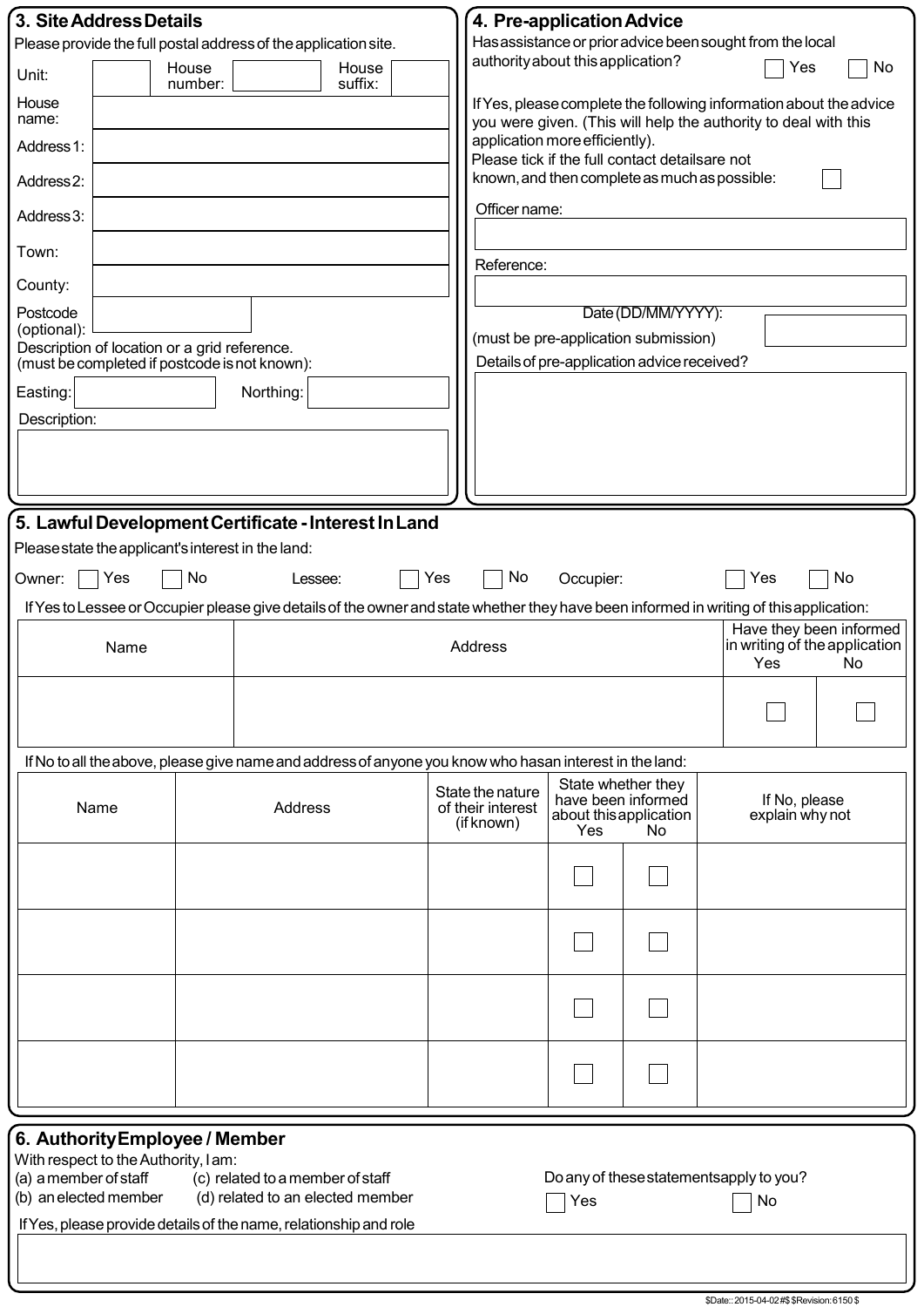| 7. Description of Use, Building Works or Activity<br>8. Description of Existing Use, Building Works or Activity                                                                                                                                                                                                                                                                                                                                                                                                                                                                                                                                                                                                                                                                                                                                                                                                                                                                                                                                                                                                                                                                                                                                                                                                                                                                                                                                                                                                                     |
|-------------------------------------------------------------------------------------------------------------------------------------------------------------------------------------------------------------------------------------------------------------------------------------------------------------------------------------------------------------------------------------------------------------------------------------------------------------------------------------------------------------------------------------------------------------------------------------------------------------------------------------------------------------------------------------------------------------------------------------------------------------------------------------------------------------------------------------------------------------------------------------------------------------------------------------------------------------------------------------------------------------------------------------------------------------------------------------------------------------------------------------------------------------------------------------------------------------------------------------------------------------------------------------------------------------------------------------------------------------------------------------------------------------------------------------------------------------------------------------------------------------------------------------|
| Please state for which of these you need a lawful development<br>What is the existing site use(s) for which the certificate of<br>certificate/building works (you must tick at least one option):<br>lawfulness is being sought?Please fully describe each use and<br>state which part of the land the use relates to:<br>No<br>An existing use:<br>Yes<br>No<br>Yes<br>Existing building works:<br>An existing use, building work or<br>No<br>Yes<br>activity in breach of a condition:<br>Being a use, building works or activity which isstill going on at the<br>date of this application<br>If Yes to either 'an existing use' or 'an existing use in breach of a<br>condition', please state which one of the Use Classes of the Town<br>and Country Planning (Use Classes) Order 1987 (as amended) the<br>use relates to:                                                                                                                                                                                                                                                                                                                                                                                                                                                                                                                                                                                                                                                                                                    |
| 9. GroundsFor Application For ALawful Development Certificate                                                                                                                                                                                                                                                                                                                                                                                                                                                                                                                                                                                                                                                                                                                                                                                                                                                                                                                                                                                                                                                                                                                                                                                                                                                                                                                                                                                                                                                                       |
| Pleasestate under what grounds is the certificate sought (you must tick at least one box):<br>The use began more than 10 years before the date of this application.<br>The use, building works or activity in breach of condition began more than 10 years before the date of this application.<br>The use began within the last 10 years, as a result of a change of use not requiring planning permission, and there has not been a<br>change of use requiring planning permission in the last 10 years.<br>The building works (for instance, building or engineering works) were substantially completed more than four years before the date<br>of this application.<br>The use asasingle dwelling house began more than four years before the date of this application.<br>Other - please specify (this might include claims that the change of use or building work was not development, or that it benefited<br>from planning permission granted under the Act or by the General Permitted Development Order).<br>If the certificate issought on 'Other' grounds please give details:<br>If applicable, please give the reference number of any existing planning permission, lawful development certificate or enforcement<br>notice affecting the application site. Include its date and the number of any condition being breached:<br>Reference<br>Condition<br>Date (DD/MM/YYYY):<br>Number:<br>Number:<br>(must be pre application submission)<br>Please state why a Lawful Development Certificate should be granted: |
| 10. Information In Support Of ALawful Development Certificate                                                                                                                                                                                                                                                                                                                                                                                                                                                                                                                                                                                                                                                                                                                                                                                                                                                                                                                                                                                                                                                                                                                                                                                                                                                                                                                                                                                                                                                                       |
| (date must be pre-application submission)<br>When was the use or activity begun, or the<br>(DD/MM/YYYY)<br>building works substantially completed:<br>Yes<br>No<br>In the case of an existing use or activity in breach of conditions has there been any interruption?<br>If Yes, please provide details of the dates, duration and any discontinuance of the development which is the subject of this application. If<br>your application is based on the claim that a use or activity has been ongoing for a period of years, please state exactly when any<br>interruption occurred:<br>In the case of an existing use of land, has there been any material change<br>Yes<br>No<br>of use of the land since the start of the use for which a certificate issought?                                                                                                                                                                                                                                                                                                                                                                                                                                                                                                                                                                                                                                                                                                                                                               |

IfYesplease provide details?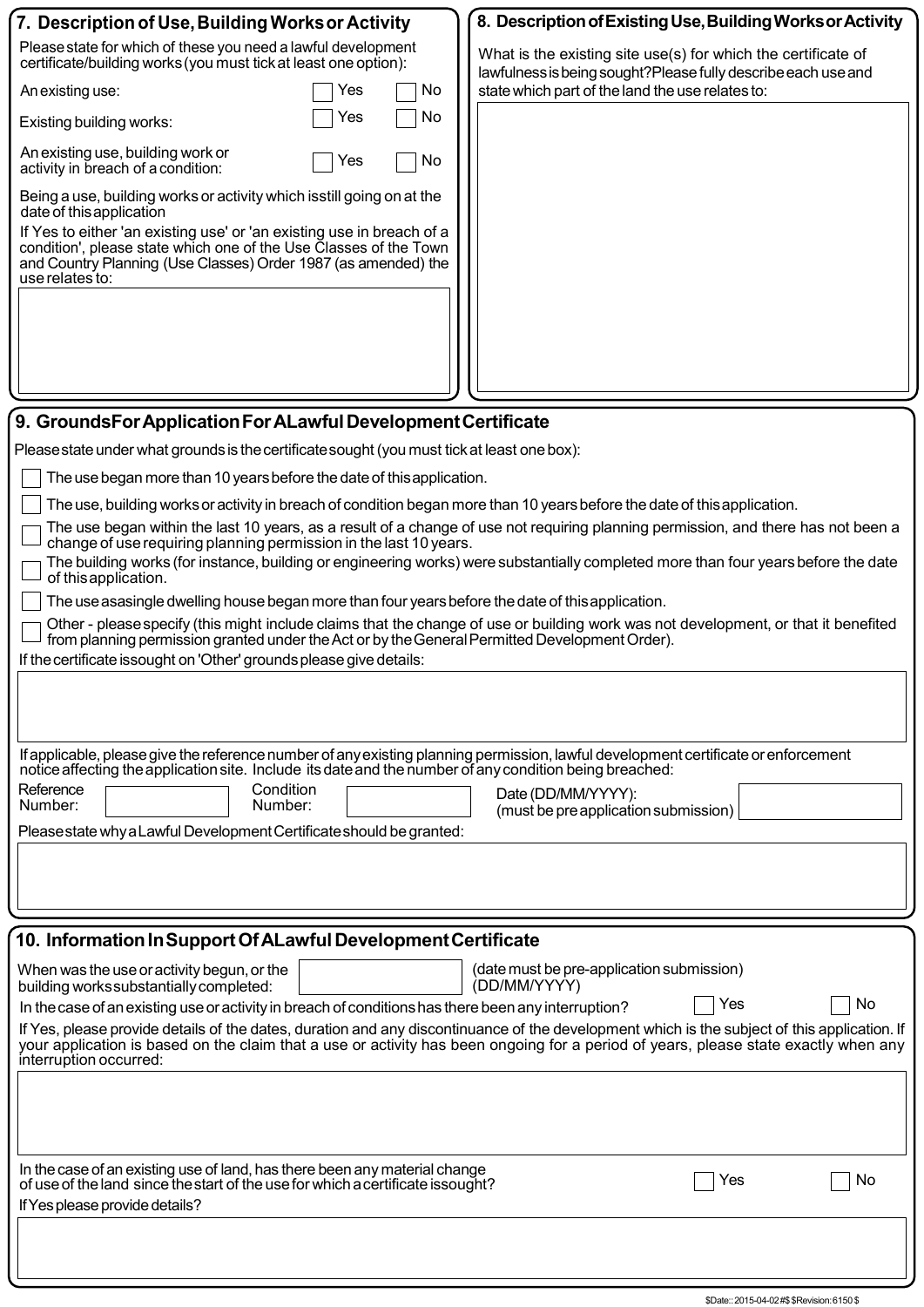| If Yes, please complete the following table:         |   |                |       |      |                    |               | 10.  Information In Support Of ALawful Development Certificate (Continued) -Residential Information<br>Does the application for a Certificate relate to a residential use where the number of residential units has changed? |   |                |   |      | Yes     | No       |
|------------------------------------------------------|---|----------------|-------|------|--------------------|---------------|------------------------------------------------------------------------------------------------------------------------------------------------------------------------------------------------------------------------------|---|----------------|---|------|---------|----------|
| <b>Proposed Housing</b>                              |   |                |       |      |                    |               | <b>Existing Housing</b>                                                                                                                                                                                                      |   |                |   |      |         |          |
| Number of Bedrooms                                   |   |                | Total |      | Number of Bedrooms |               |                                                                                                                                                                                                                              |   |                |   |      |         |          |
|                                                      | 1 | $\overline{2}$ | 3     | $4+$ | Unknown            |               |                                                                                                                                                                                                                              | 1 | 2              | 3 | $4+$ | Unknown | Total    |
| <b>Market</b><br><b>Housing</b>                      |   |                |       |      |                    |               | <b>Market</b><br><b>Housing</b>                                                                                                                                                                                              |   |                |   |      |         |          |
| Houses                                               |   |                |       |      |                    | a             | <b>Houses</b>                                                                                                                                                                                                                |   |                |   |      |         | a        |
| Flats & Maisonettes                                  |   |                |       |      |                    | b             | Flats & Maisonettes                                                                                                                                                                                                          |   |                |   |      |         | b        |
| Live-Work Units                                      |   |                |       |      |                    | $\cal C$      | Live-Work Units                                                                                                                                                                                                              |   |                |   |      |         | C        |
| <b>Cluster Flats</b>                                 |   |                |       |      |                    | d             | <b>Cluster Flats</b>                                                                                                                                                                                                         |   |                |   |      |         | d        |
| Sheltered Housing                                    |   |                |       |      |                    | $\in$         | Sheltered Housing                                                                                                                                                                                                            |   |                |   |      |         | $\in$    |
| Bedsit/Studios                                       |   |                |       |      |                    |               | Bedsit/Studios                                                                                                                                                                                                               |   |                |   |      |         |          |
| Unknown                                              |   |                |       |      |                    | g             | Unknown                                                                                                                                                                                                                      |   |                |   |      |         | g        |
| Market Housing Total $(a + b + c + d + e + f + g) =$ |   |                |       |      |                    | A             | Market Housing Total $(a + b + c + d + e + f + g) =$                                                                                                                                                                         |   |                |   |      |         | E        |
| <b>Social Rented</b><br><b>Housing</b>               | 1 | 2              | 3     | 4+   | Unknown            |               | <b>Social Rented</b><br><b>Housing</b>                                                                                                                                                                                       | 1 | $\overline{2}$ | 3 | $4+$ | Unknown |          |
| Houses                                               |   |                |       |      |                    | a             | Houses                                                                                                                                                                                                                       |   |                |   |      |         | a        |
| Flats & Maisonettes                                  |   |                |       |      |                    | b             | Flats & Maisonettes                                                                                                                                                                                                          |   |                |   |      |         | b        |
| Live-Work Units                                      |   |                |       |      |                    | $\cal C$      | Live-Work Units                                                                                                                                                                                                              |   |                |   |      |         | $\cal C$ |
| <b>Cluster Flats</b>                                 |   |                |       |      |                    | d             | <b>Cluster Flats</b>                                                                                                                                                                                                         |   |                |   |      |         | d        |
| Sheltered Housing                                    |   |                |       |      |                    | $\in$         | Sheltered Housing                                                                                                                                                                                                            |   |                |   |      |         | e        |
| Bedsit/Studios                                       |   |                |       |      |                    |               | Bedsit/Studios                                                                                                                                                                                                               |   |                |   |      |         |          |
| Unknown                                              |   |                |       |      |                    | g             | Unknown                                                                                                                                                                                                                      |   |                |   |      |         | g        |
| Social Rented Housing Total $(a+b+c+d+ef+g)$ =       |   |                |       |      |                    | B             | Social Rented Housing Total $(a+b+c+d+e+f+g)$ =                                                                                                                                                                              |   |                |   |      |         | F        |
| Intermediate<br><b>Housing</b>                       | 1 | 2              | 3     | 4+   | <b>Unknown</b>     |               | Intermediate<br><b>Housing</b>                                                                                                                                                                                               | 1 | 2              | 3 | 4+   | Unknown |          |
| Houses                                               |   |                |       |      |                    | a             | <b>Houses</b>                                                                                                                                                                                                                |   |                |   |      |         | a        |
| <b>Flats &amp; Maisonettes</b>                       |   |                |       |      |                    | b             | Flats & Maisonettes                                                                                                                                                                                                          |   |                |   |      |         | b        |
| Live-Work Units                                      |   |                |       |      |                    | C             | Live-Work Units                                                                                                                                                                                                              |   |                |   |      |         | С        |
| <b>Cluster Flats</b>                                 |   |                |       |      |                    | d             | <b>Cluster Flats</b>                                                                                                                                                                                                         |   |                |   |      |         | d        |
| Sheltered Housing                                    |   |                |       |      |                    | $\in$         | Sheltered Housing                                                                                                                                                                                                            |   |                |   |      |         | e        |
| Bedsit/Studios                                       |   |                |       |      |                    |               | Bedsit/Studios                                                                                                                                                                                                               |   |                |   |      |         |          |
| Unknown                                              |   |                |       |      |                    | g             | Unknown                                                                                                                                                                                                                      |   |                |   |      |         | g        |
| Intermediate Housing Total $(a+b+c+d+e+f+g)$ =       |   |                |       |      |                    | $\mathcal{C}$ | Intermediate Housing Total $(a+b+c+d+e+f+g)$ =<br>G                                                                                                                                                                          |   |                |   |      |         |          |
| <b>Key Worker</b><br>Housing                         | 1 | $\overline{2}$ | 3     | $4+$ | Unknown            |               | <b>Key Worker</b><br>Housing                                                                                                                                                                                                 | 1 | 2              | 3 | $4+$ | Unknown |          |
| Houses                                               |   |                |       |      |                    | a             | Houses                                                                                                                                                                                                                       |   |                |   |      |         | a        |
| Flats & Maisonettes                                  |   |                |       |      |                    | b             | Flats & Maisonettes                                                                                                                                                                                                          |   |                |   |      |         | b        |
| Live-Work Units                                      |   |                |       |      |                    | $\cal C$      | Live-Work Units                                                                                                                                                                                                              |   |                |   |      |         | С        |
| <b>Cluster Flats</b>                                 |   |                |       |      |                    | d             | <b>Cluster Flats</b>                                                                                                                                                                                                         |   |                |   |      |         | d        |
| Sheltered Housing                                    |   |                |       |      |                    | $\in$         | Sheltered Housing                                                                                                                                                                                                            |   |                |   |      |         | e        |
| Bedsit/Studios                                       |   |                |       |      |                    |               | Bedsit/Studios                                                                                                                                                                                                               |   |                |   |      |         |          |
| Unknown                                              |   |                |       |      |                    | g             | Unknown                                                                                                                                                                                                                      |   |                |   |      |         | g        |
| Key Worker Housing Total $(a+b+c+d+e+f+g)$ =         |   |                |       |      |                    | D             | Key Worker Housing Total $(a+b+c+d+e+f+g)$ =                                                                                                                                                                                 |   |                |   |      |         | H        |
| Proposed Housing Grand Total $(A+B+C+D)$ =           |   |                |       |      |                    |               | Existing Housing Grand Total $(E+F+G+H)$ =                                                                                                                                                                                   |   |                |   |      |         |          |

 **TOTALNETGAINorLOSSofRESIDENTIALUNITS(ProposedHousingGrandTotal -ExistingHousingGrandTotal):**